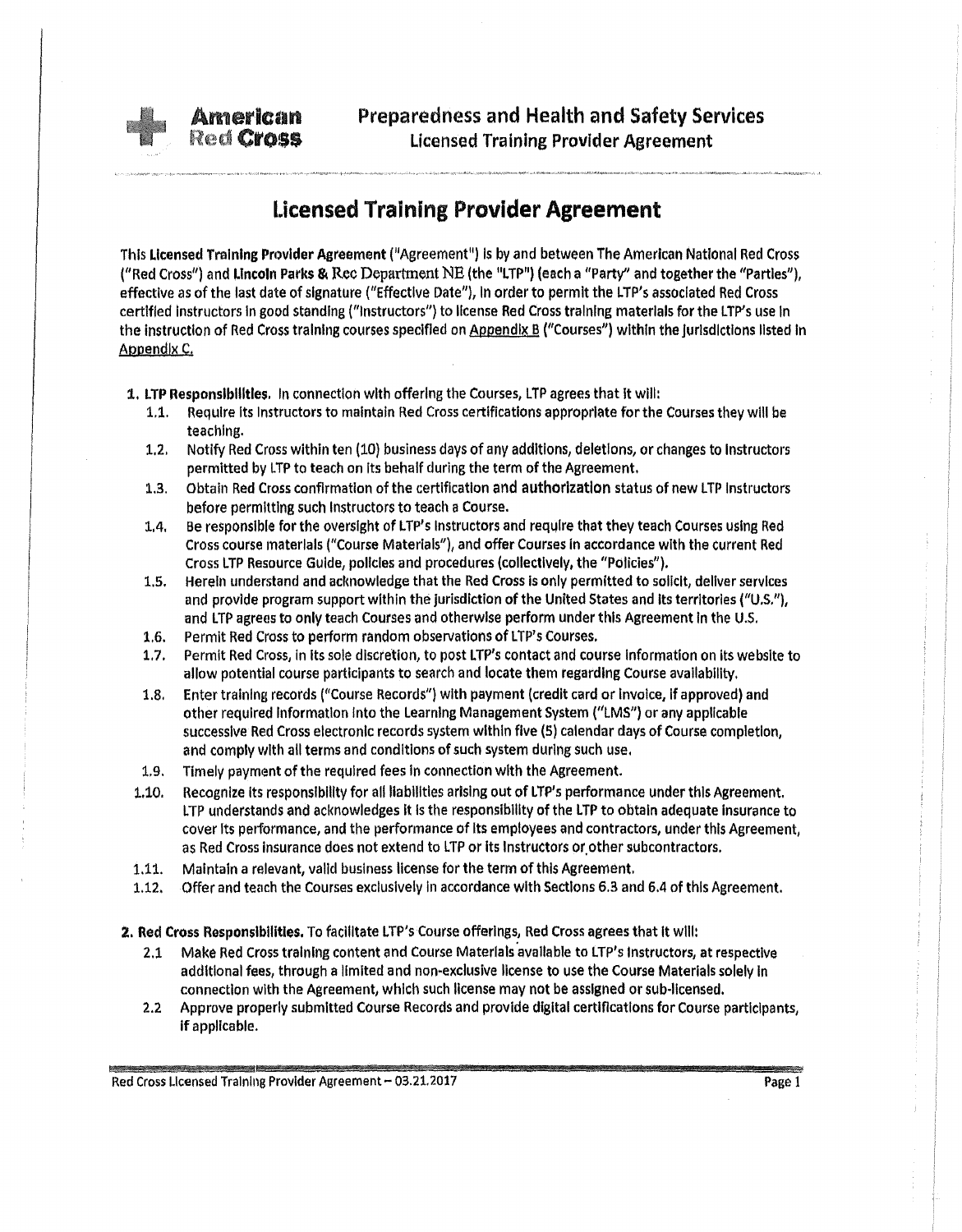

American **Red Cross** 

2.3 Provide LTP with access to Red Cross electronic resources allowing LTP to enter Course Records and print Course certificates.

### 3. Term and Termination.

- 3.1 This Agreement will be effective as of the Effective Date and ends on the day before the thirty-six (36) month anniversary thereof, unless earlier terminated as provided below.
- 3.2 Red Cross reserves the right to Immediately terminate this Agreement If LTP does not abide by the terms of this Agreement or the Policies.
- 3.3 The provisions of this Agreement, which by their very nature are Incapable of being fully performed or enforced prior to expiration or termination, shall survive any such expiration or termination of this Agreement.

#### 4. Fees and Invoicing.

- 4.1 LTP will remit payment by credit card or will be invoiced, if approved.
- 4,2 Fees are set forth on Appendix  $B$ .
- 4.3 Customers who are approved will receive an Invoice following the class. Payment In full is due thirty (30) days from the date of the Invoice. Payment of Invoice Is accepted by credit card or check only, Past due amounts shall be subject to collections actions and may be referred to an external collections agency which will result in the Customer's invoicing privileges being terminated. Credit card payment will be required If invoicing privileges are suspended or terminated.
- 4.4 To make a payment by credit card, call888-284·0607. To pay an Invoice by check, Include the remittance advice showing the customer account name, number and Invoice number and send to:

American Red Cross • Health & Safety Services 25688 Network Place Chicago, IL 60673-1256

- 4.5 For questions or concerns about your invoice, please email billing@redcross.org or call the number listed on the invoice.
- 4,6 Red Cross reserves the right to change its fees and related policies In Its sole discretion upon thirty (30) days advance notice of such changes. If the LTP does not agree to such changes, it has the right to terminate the Agreement as of the date of such change.
- 4.7 If the Red Cross determines that any course offered by the LTP and/or its Instructors is not taught In accordance with Red Cross Policies, the LTP will be responsible for any costs associated with there· training of course participants. Red Cross, In its sole discretion, will determine the appropriate party to conduct the re-training, which may Include the LTP or any Red Cross employee, volunteer, or Licensed Training Provider.
- 5. Notices. Each Party's contact for notices under this Agreement Is listed on Appendix A.

#### 6. Confidentiality and Intellectual Property.

- 6.1 Except as required by applicable law or otherwise provided herein, each Party shall maintain the confidentiality of all provisions of this Agreement or other confidential Information, documents and materials received for the purposes of this Agreement.
- 6.2 Red Cross Is the owner of various trade names, trademarks, Course Materials and other copyrighted and proprietary content ("Red Cross IP"). subject to the terms and conditions of this Agreement, Red Cross hereby grants LTP a limited and non-exclusive license to use the Red Cross IP solely In connection with the Agreement and such license may not be assigned or sub-licensed.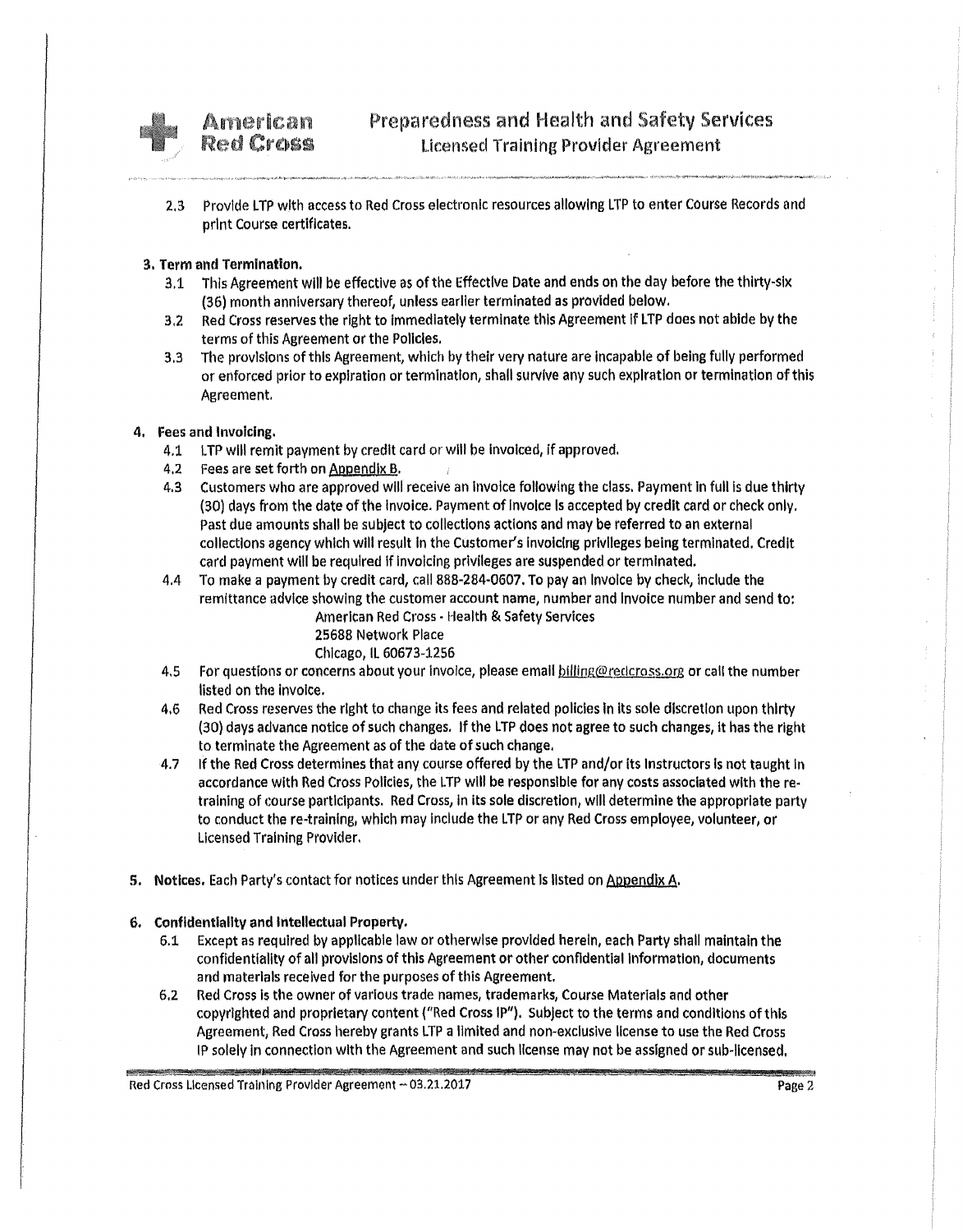## Preparedness and Health and Safety Services Licensed Training Provider Agreement

Course Materials may be downloaded, reused or purchased; however, LTP agrees not to revise, edit or create derivative works of any Course Materials or Red Cross proprietary content, In whole or in part, unless specifically approved In writing by the Red Cross. LTP acknowledges and agrees that (1) the Red Cross IP is a valuable asset of Red Cross and substantial recognition and goodwill are associated with the Red Cross IP, {2) the license granted hereunder does not constitute a transfer to LTP of any ownership rights In the Red Cross Marks, and {3) LTP's use of the Red Cross IP shall inure solely to the benefit of Red Cross. Upon conclusion of this Agreement, any and all licenses granted to use the Red Cross IP will terminate Immediately.

- 6.3 During the term of this Agreement, until the voluntary or Involuntary termination thereof for any reason whatsoever, LTP will not for any Course specified on Appendix B, directly or indirectly, teach, perform services, provide consultation or solicit any business on behalf of any of the Red Cross competitors listed in Appendix C (the "Red Cross Competitors").
- 6.4 Upon the termination of this Agreement for any reason whatsoever, whether voluntary or Involuntary, LTP agrees that for a period of one (1) year after the termination ofthls Agreement, LTP will not (a) participate, personally or financially, directly or indirectly, in competition with the Red Cross in the business of offering any Course listed In Appendix B within the jurisdictions specified on Appendix C. (b) accept employment with any of the Red Cross Competitors identified on Appendix C, or (c) solicit, induce, or attempt to induce any of LTP's past or current Course participants (I} to cease doing business In whole or In part with or through the Red Cross, or (II) to do business with any other person, firm, partnership, corporation, or other entity which performs services materially similar to or competitive with those provided by the Red Cross within the jurisdiction specified on Appendix C.

#### 7. Miscellaneous.

- 7.1 Entire Agreement. This Agreement constitutes the entire agreement between the Parties and supersedes all prior agreements and undertakings, both written and oral, between the Parties.
- 7.2 Amendments. This Agreement may only be amended or modified by the Parties in writing.
- 7.3 Severability. In the event any provision of this Agreement is held invalid, illegal or unenforceable (any such provision, an "Invalid Provision") In any jurisdiction, the Red Cross and the Customer shall promptly negotiate In good faith a lawful} valid and enforceable provision that is as similar in terms to such Invalid Provision as may be possible while giving effect to the future benefits and burdens accruing to the Parties hereunder. But, in no way shall the Invalid Provision affect the validity or enforceability of any other portion or provision of this Agreement, regardless of the ability of the Parties to negotiate a new provision.
- 7.4 Independent Contractors. Each Party shall furnish its services hereunder as an Independent contractor, and nothing herein shall create any association, partnership or joint venture between the Parties or an employer-employee relationship. No agent, employee or servant of any Party shall be, or shall be deemed to be, the employee, agent or servant ofthe other Party, and each Party shall be solely and entirely responsible for its acts and the acts of Its agents, employees and servants.
- 7.5 Assignment. This Agreement shall not be assigned In whole or In part without the prior written consent of the other Party.
- 7.6 Dispute Resolution. The Parties will endeavor to settle any dispute arising out of or relating to this Agreement. The Parties will consult and negotiate with each other in good faith and, recognizing their mutual Interests, attempt to reach a just and equitable solution satisfactory to both Parties. If negotiation Is unsuccessful, the Parties may resolve the dispute by mediation. If mediation Is unsuccessful or not utilized, then the Parties will resolve the dispute by panel arbitration '

Red Cross Licensed Training Provider Agreement – 03.21.2017 **Page 3** Page 3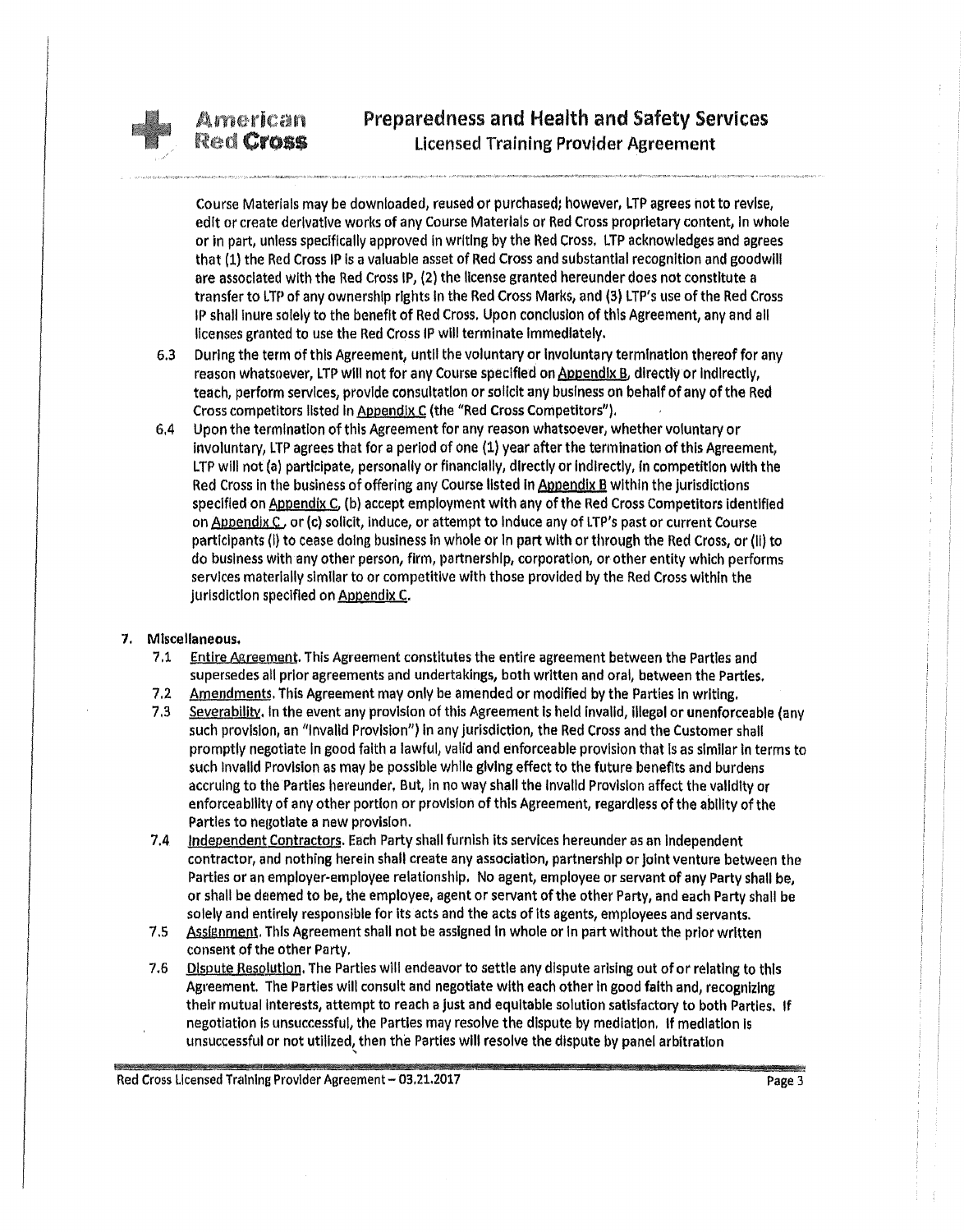

administered by the American Arbitration Association In accordance with Its Commercial Arbitration Rules, provided, however, a dispute relating to the title, use, validity, or other similar claims related to Intellectual property, Including copyright, trademark, patent or trade secrets, shall not be subject to the provisions In this Section related to arbitration. The place of arbitration will be Washington, D.C. The Parties will equally split costs and expenses of arbitration, Including arbitrators' fees but not attorneys' fees. The award of the arbitrators shall be accompanied by a written opinion setting forth the rationale for the decision. The panel may not award punitive or exemplary damages. The decision will be final and binding. Judgment upon the panel's award may be entered by any court of competent jurisdiction.

- 7.7 Governing Law. The Agreement is governed by the laws of the District of Columbia, without giving effect to Its choice or conflict of law rules.
- 8. Entire Agreement and Modifications. This Agreement constitutes the entire agreement between the Parties and supersedes all prior licensed Training Provider Agreements and undertakings, both written and oral, between the Parties. Unless otherwise pursuant to this Agreement, all proposed modifications or additions to this Agreement, including but not limited to Customer purchase orders and accompanying terms and conditions, must be in writing and duly executed by both parties to take effect.

The Parties, acting through their duly authorized officers, have executed this Agreement, which shall come into force as of the Effective Date. Execution of this Agreement confirms LTP's receipt of the LTP Resource Guide, which may be updated from time to time.

| Customer Name: Lincoln Parks & Rec Department<br>NE | l The American National Red Cross |
|-----------------------------------------------------|-----------------------------------|
| <b>Customer Signature:</b>                          | Red Cross Signature: CLndul H     |
| Name:                                               | Name: Cindy Dassow                |
| Title:                                              | Title:<br><b>Account Manager</b>  |
| Date:                                               | Date:                             |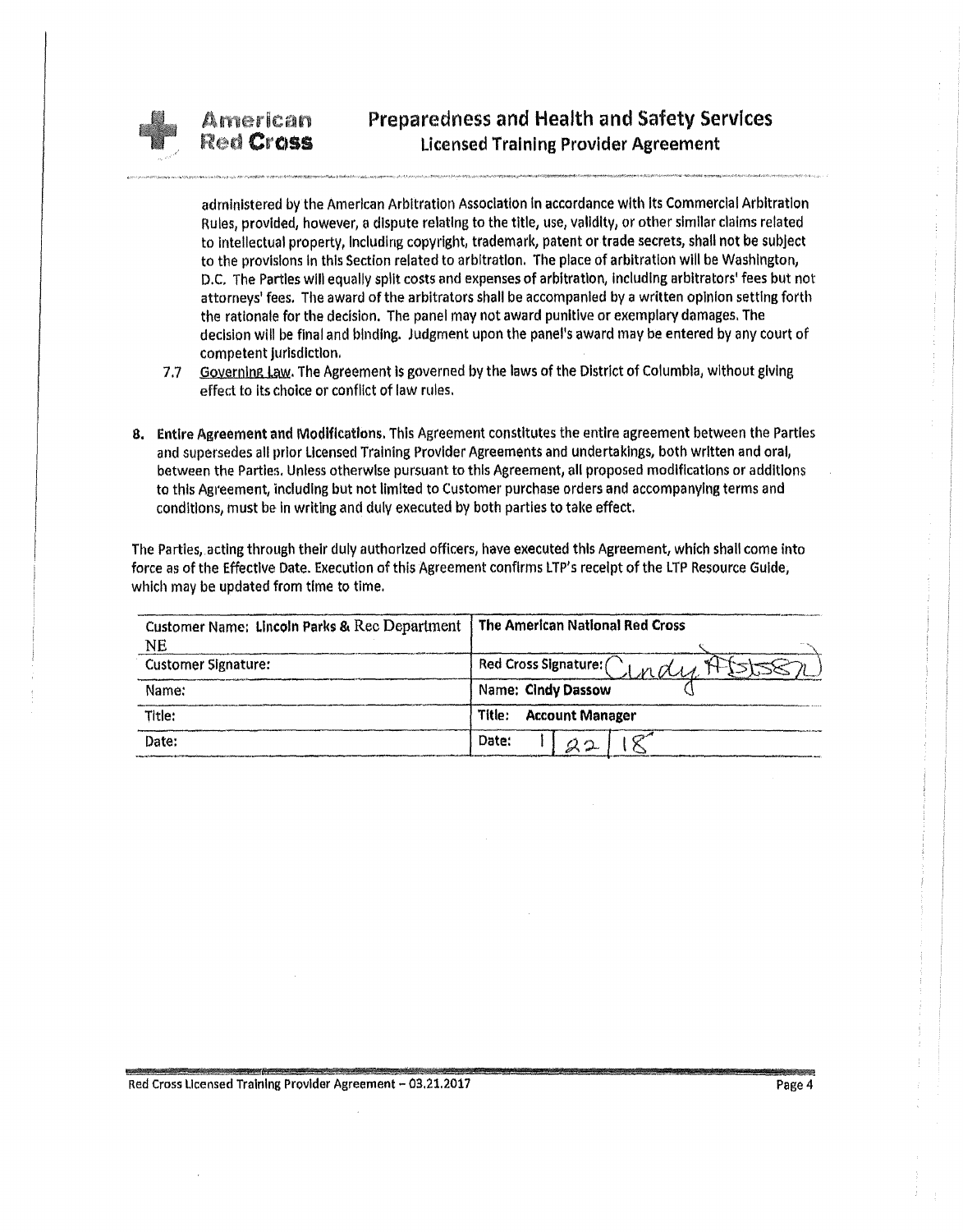

# **Preparedness and Health and Safety Services Licensed Training Provider Agreement**

## **Licensed Training Provider Agreement Appendix A - Contact Information**

| Customer Information                                                                                       |                              |  |  |
|------------------------------------------------------------------------------------------------------------|------------------------------|--|--|
| Customer: Lincoln Parks & Rec Department NE                                                                |                              |  |  |
| <b>Customer Address: 2740 A St</b>                                                                         | Customer Fax: (402) 441-4939 |  |  |
| Lincoln, NE 68507                                                                                          |                              |  |  |
| Organization ID: 27234013                                                                                  |                              |  |  |
| <b>Customer Contact: Kent Stiles</b>                                                                       |                              |  |  |
| Customer Contact Email: kstlles@lincoln.ne.gov                                                             |                              |  |  |
| Customer Contact Phone: (402) 441-8271                                                                     | <b>Extension:</b>            |  |  |
| <b>Billing Contact Name: Kent Stiles</b>                                                                   |                              |  |  |
| Billing Contact Phone: (402) 441-8271                                                                      | Extension:                   |  |  |
| Billing Contact Email: kstiles@lincoln.ne.gov                                                              |                              |  |  |
| Customer Billing Address: 3140 N St, #300                                                                  |                              |  |  |
| Lincoln, NE 68510                                                                                          |                              |  |  |
| US.                                                                                                        |                              |  |  |
| Red Cross Strategic Account Executive                                                                      |                              |  |  |
| <b>Name: Cindy Dassow</b>                                                                                  |                              |  |  |
| Phone: 309 277-4032<br>Ext.:                                                                               | Emall:                       |  |  |
|                                                                                                            | cindy.dassow@redcross.org    |  |  |
| Legal Notice to be delivered to your Red Cross Strategic Account Executive with a copy to The American     |                              |  |  |
| National Red Cross, Office of the General Counsel at 431 18 <sup>TH</sup> Street NW, Washington, DC 20006. |                              |  |  |